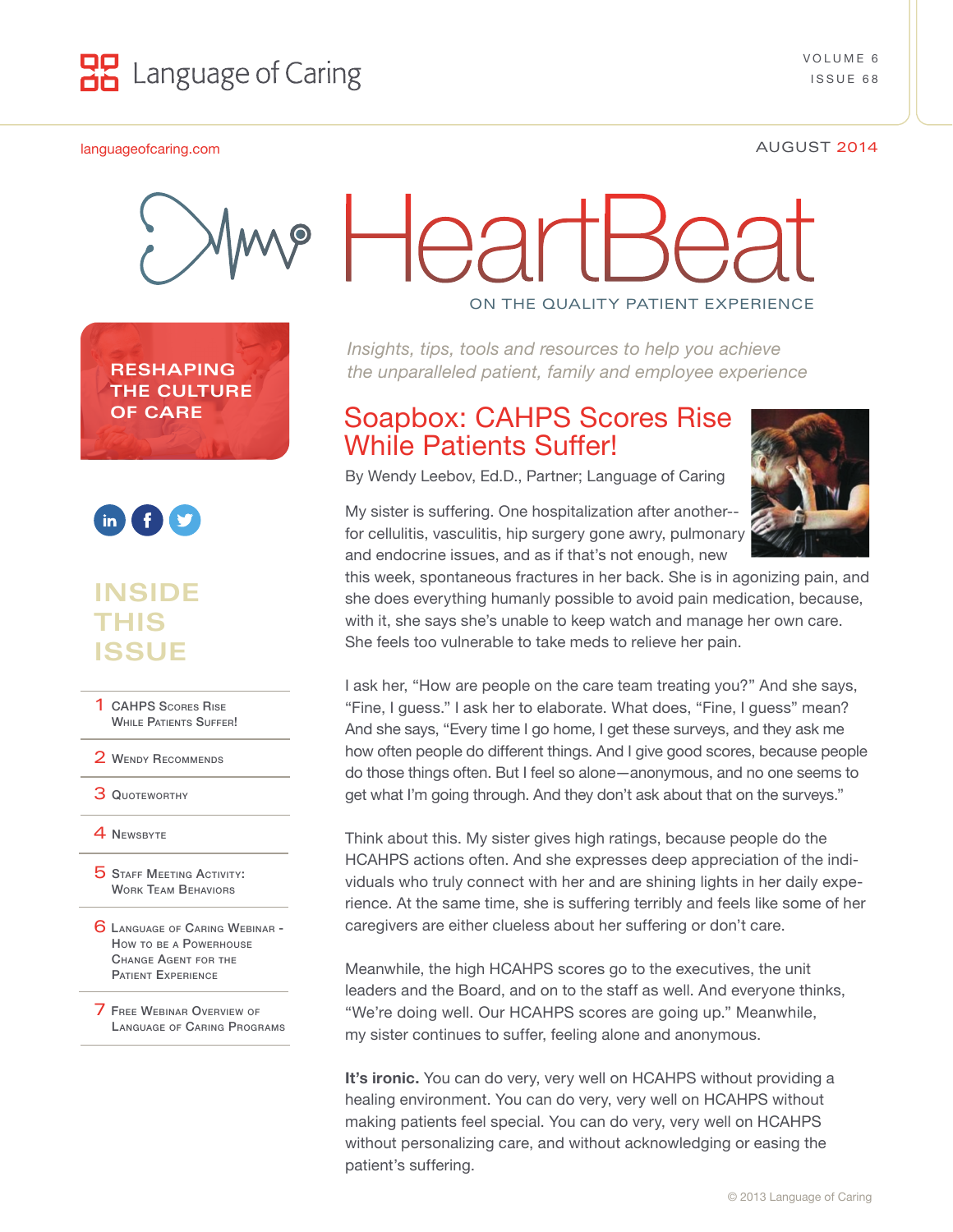You can do very, very well on HCAHPS without providing a healing environment.

HCAHPS monitors behaviors that are necessary, but not sufficient. They are not enough. Consider "Nurse Courtesy and Respect." Very important, but this item stops short of asking about personal connection, empathy and caring. HCAHPS doesn't ask about these anywhere.

**Plea.** Yes, we need ever-rising HCAHPS scores in order to thrive under Value-Based Purchasing. But ever-rising HCAHPS scores don't mean we're doing well in alleviating unnecessary suffering or deeply acknowledging people who are enduring unavoidable (and sometimes avoidable) suffering.

Press Ganey's Strategic Insights Report (2013) reveals their plan to develop analytics that help healthcare organizations achieve true patient-centered care by identifying and eliminating sources of avoidable patient suffering. They provide the following chart that shows the many "Sources of Suffering" in the patient experience.

| <b>SOURCES OF SUFFERING</b>                                                                        |                                                                                                     |                                                                                                                                                |  |  |
|----------------------------------------------------------------------------------------------------|-----------------------------------------------------------------------------------------------------|------------------------------------------------------------------------------------------------------------------------------------------------|--|--|
| <b>Unavoidable</b><br>(Provider's goal: mitigate)                                                  |                                                                                                     | <b>Avoidable</b><br>(Provider's goal: eliminate)                                                                                               |  |  |
| <b>Associated with</b><br>Diagnosis                                                                | <b>Associated with</b><br><b>Treatment</b>                                                          | <b>Associated with</b><br><b>Healthcare Delivery</b><br><b>System Dysfunction</b>                                                              |  |  |
| <b>Examples</b>                                                                                    |                                                                                                     |                                                                                                                                                |  |  |
| Symptoms of disease<br>including pain                                                              | Post-operative pain                                                                                 | Unnecessary pain resulting<br>from failiure identify and treat<br>the source                                                                   |  |  |
| Loss of functioning<br>(temporary or permanent)                                                    | Loss of functioning<br>(temporary or permanent)                                                     | Hospital acquired conditions                                                                                                                   |  |  |
| Fear or anxiety arising<br>from the implications of<br>the diagnosis for health<br>and functioning | Fear or anxiety regarding<br>outcome of freatment                                                   | Fear or anxiety resulting<br>from lack of coordination and<br>teamwork, lack of respect<br>shown to patient, and loss of<br>trust in providers |  |  |
|                                                                                                    | Fear or anxiety due to<br>unfamiliar processes,<br>disruption in daily life,<br>and loss of control | Misdiagnosis                                                                                                                                   |  |  |
|                                                                                                    | Side effects                                                                                        | Unnecessary waits                                                                                                                              |  |  |

*Source: Press Ganey*

I would add to the "Avoidable Suffering" side of this chart the suffering that comes from feeling alone and anonymous, even as members of the care team are carrying out their tasks.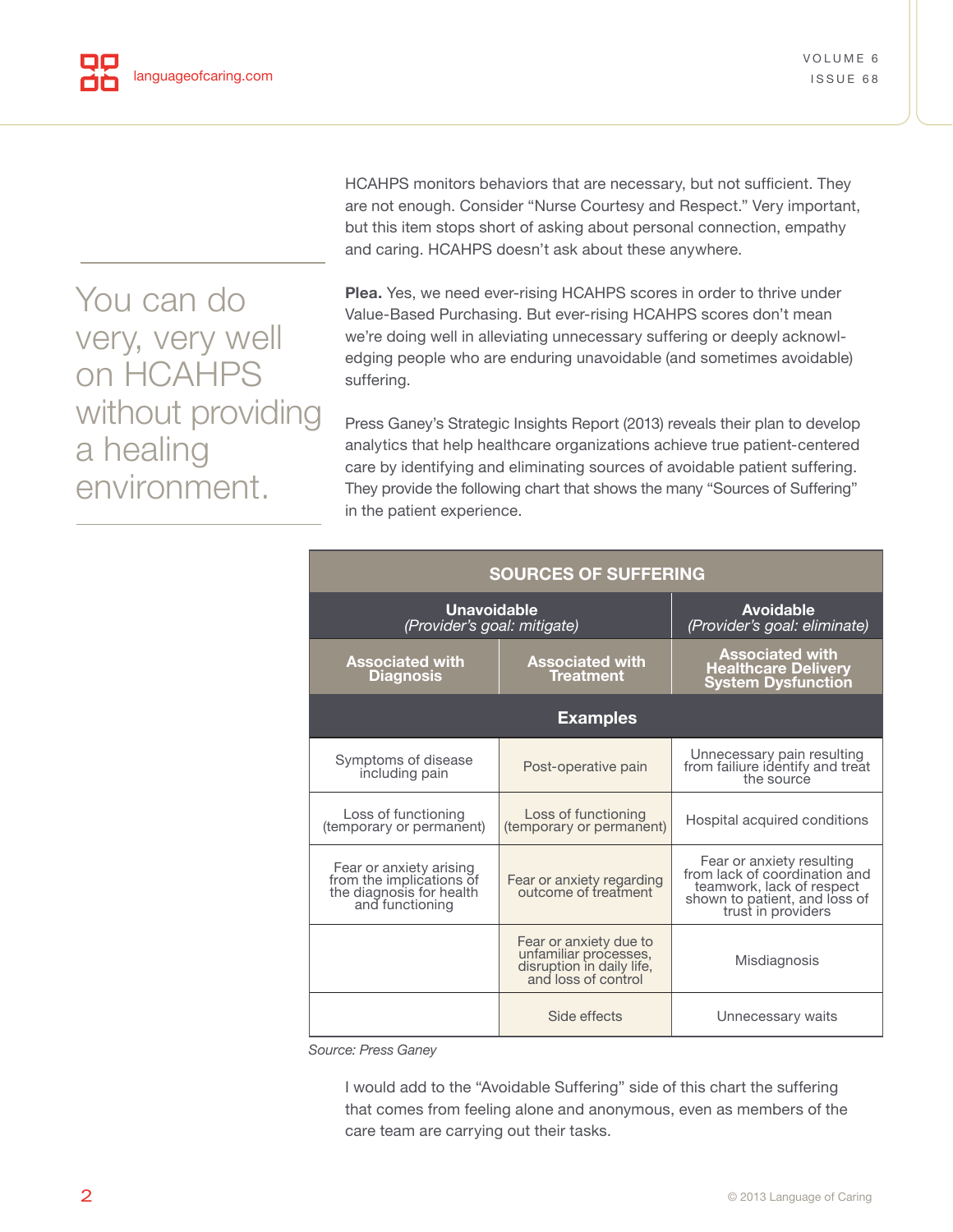**What to Do.** Here's my starting list of seven ways you can engage your team to heighten their sensitivity to suffering and encourage action and initiative to relieve suffering.

| Seven Ways to Reduce Patient and Family Suffering                                            |                                                                                                                                                                                                                                                                                                                                              |  |  |
|----------------------------------------------------------------------------------------------|----------------------------------------------------------------------------------------------------------------------------------------------------------------------------------------------------------------------------------------------------------------------------------------------------------------------------------------------|--|--|
| <b>1.</b> Learn from patients<br>and families                                                | · Patient stories, patient and family advisory group<br>program/panel on sufferingand what you did and<br>could have done that you didn't do<br>· Patient rounding on suffering                                                                                                                                                              |  |  |
| 2. Tackle the<br><b>AVOIDABLE</b>                                                            | • With your own team, brainstorm a list of ways the<br>people you serve suffer<br>• Divide these items into Avoidable versus Unavoidable<br>• Identify a punch list of things you can do to eliminate<br>AVOIDABLE suffering, and make an all-out effort to<br>address these                                                                 |  |  |
| <b>3.</b> Address the<br>barriers and staff<br>excuses                                       | . Not knowing how to respond, what to say<br>• Not wanting to open can of worms<br>• Powerlessness to fix<br>• Too busy to listen                                                                                                                                                                                                            |  |  |
| 4. Build the com-<br>munication skills<br>needed. Employ<br>the Language of<br><b>Caring</b> | • Make it okay to show emotion<br>• Inquire about it; help the patient talk about their feelings<br>• Be present to the person; bear witness<br>• Express empathy; acknowledge their feelings<br>• Legitimate and validate the person's feelings<br>• Show your support nonverbally- your facial<br>expressions, eyes, and appropriate touch |  |  |
| 5. Avoid insensitive<br>and ineffective<br>approaches                                        | · Reassuring (unless you have a very convincing<br>explanation of why)<br>• Discounting<br>· Pooh-poohing<br>• Avoiding, staying entirely task-oriented                                                                                                                                                                                      |  |  |
| 6. Celebrate and<br>inspire relief of<br>suffering through<br>sharing of stories             | · During rounding with staff, in huddles and staff<br>meetings, ask, "Tell me about a time this week<br>when you relieved a person's suffering."                                                                                                                                                                                             |  |  |
| 7. Make relief<br>of suffering a<br>Must-Have,<br>not a<br>Nice-to-Have                      | · Build "Acts of human kindness" into every person's<br>job description<br>• Make it a performance review factor                                                                                                                                                                                                                             |  |  |

Consider these approaches and then please, send me your thoughts and approaches, and I'll share them too. Send to: *wleebov@languageofcaring.com*

**Simone Weil** was a French philosopher, mystic, and political activist. Her life was marked by an exceptional compassion for the suffering of others. About suffering, she said this: "The capacity to give one's attention to a sufferer is a very rare and difficult thing; it is almost a miracle; it is a miracle."

Build the communication skills needed. Employ the Language of Caring.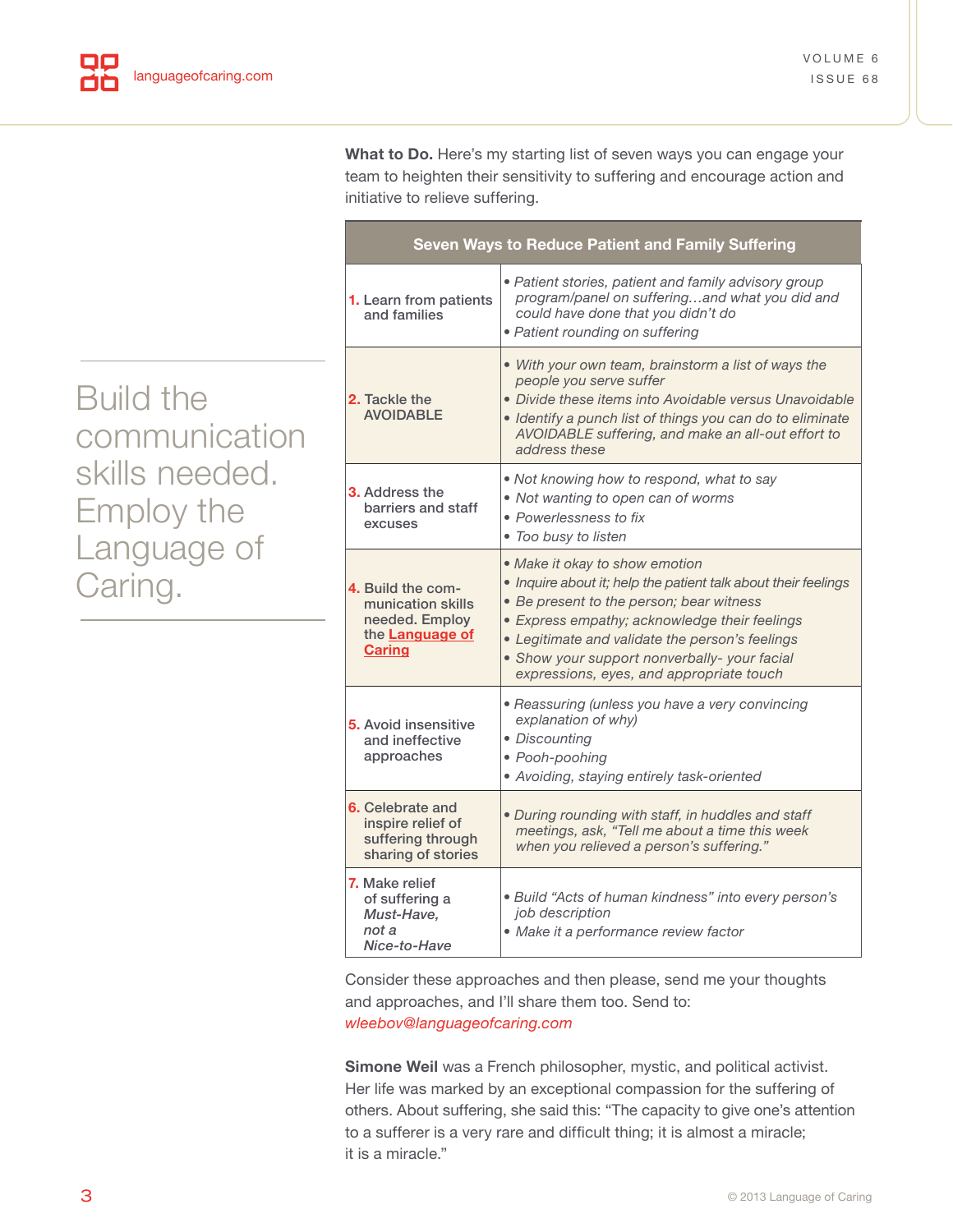#### <span id="page-3-0"></span>**WENDY LEEBOV RECOMMENDS**

In this article, Dr. Lee discusses what social networks can tell us about how to make empathy a healthcare epidemic. *How to Spread Empathy in Health Care* [by Thomas H. Lee, MD; HBR Blog Network; July 17, 2014](http://blogs.hbr.org/2014/07/how-to-spread-empathy-in-health-care/)

**QUOTEWORTHY**



"The most basic and powerful way to connect to another person is to listen. Just listen. Perhaps the most important thing we ever give each other is our attention…. A loving silence often has far more power to heal and to connect than the most well-intentioned words."

*Rachel Naomi Remen*

Take a look at the gap between what consumers want from their providers and their actual experience. This shows we have work to do! Survey polled 1068 US adults who had seen at least one healthcare provider in the last 12 months. Study by Evidence Communication Innovation Collaborative of the IOM Roundtable on Value & Science-Driven Healthcare and *Consumer Reports*:

| <b>Communicating with</b><br><b>Patients on Healthcare</b><br><b>Evidence: Behaviors</b> | $%$ who want<br>their providers<br>to do this | $%$ who said<br>that their<br>providers do this |
|------------------------------------------------------------------------------------------|-----------------------------------------------|-------------------------------------------------|
| I isten                                                                                  | 82                                            | 62                                              |
| Explain risks and options                                                                | 68                                            | 55                                              |
| Take the time to understand<br>their goals and concerns                                  | 54                                            | 47                                              |
| Discuss the option of not<br>pursuing treatment or test                                  | 47                                            | 38                                              |
| Coordinate care                                                                          | 62                                            | 42                                              |



#### **Staff Meeting Activity:**

#### **Work Team Behaviors**

- *•* Pose this situation: "Imagine a crew team out on the river. Four people are rowing their hearts out, four are admiring the scenery, and two are doing all they can to sink the boat."
- *•* Ask people how this applies to the work team.
	- *o Which behaviors are like "rowing our hearts out?"*
	- *o Which behaviors are like "admiring the scenery?"*
	- *o Which behaviors are like trying to "sink the boat?"*
- *•* Ask people to suggest the moral of the story, as they see it.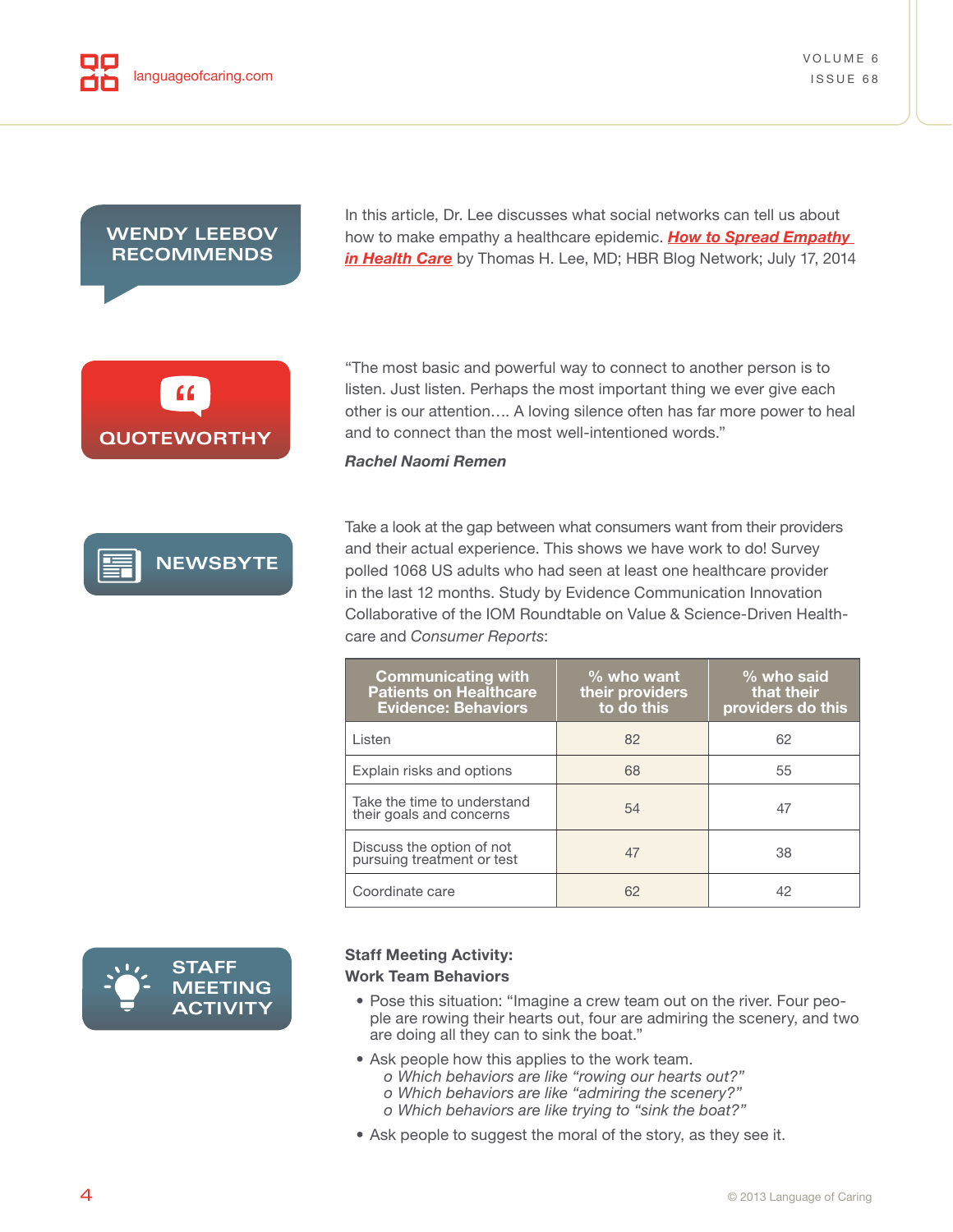<span id="page-4-0"></span>

## **LANGUAGE OF CARING WEBINAR SERIES PRESENTS...**

**TUESDAY, September 30, 2014 1–2 PM (EDT)**

## **How to Be a Powerhouse Change Agent for the Patient Experience**

Margaret Mead said, *"Never doubt that a small group of thoughtful, concerned citizens can change the world. Indeed, it is the only thing that ever has."*

Patient experience champions worldwide are acting as change agents who inspire and engage others to embrace and enhance the patient and family experience. In this webinar, drawing on Malcolm Gladwell's landmark book **The Tipping Point**, Wendy, Dorothy and Jill will address how you can use your power and influence to engage others and advance the patient experience in your organization. They will also discuss how you can lead the way to the tipping point—the point at which your organization's strategies stick, becoming consistent and sustainable.

#### HIGHLIGHTS:

- How you can personally spark an epidemic of commitment and improvement related to the patient experience
- Seven key change agent roles with illustrative examples
- The "Stickiness Factor" and how you can ensure that short-term improvements become sustainable and lead to transformation

#### **[SPACE IS LIMITED](http://store.kagi.com/cgi-bin/store.cgi?storeID=6FGMP_LIVE&page=Webinars_6FGMP) REGISTER NOW!**

## **WHO SHOULD ATTEND?**

• Patient experience champions, organization development professionals, steering team members, executives, all levels of leadership, program coordinators, project managers

#### **WEBINAR FACULTY**



Presented by Wendy Leebov, EdD, Dorothy Sisneros, MS, MBA, and Jill Golde, MA–partners at Language of Caring– a powerhouse trio who share a passion for reshaping

healthcare organizations to become communities of caring. They've served as development professionals, instructional designers, strategists, and coaches. Together, they provide high-impact consulting services, supporting healthcare organizations with culture change strategies, training and tools for enhancing the patient, family, and employee experience.

## **INDIVIDUAL \$49 GROUP (PER CALL-IN LINE) \$199**

If your system wants to purchase several call-in lines, [contact us.](http://languageofcaring.com/contact-us/)